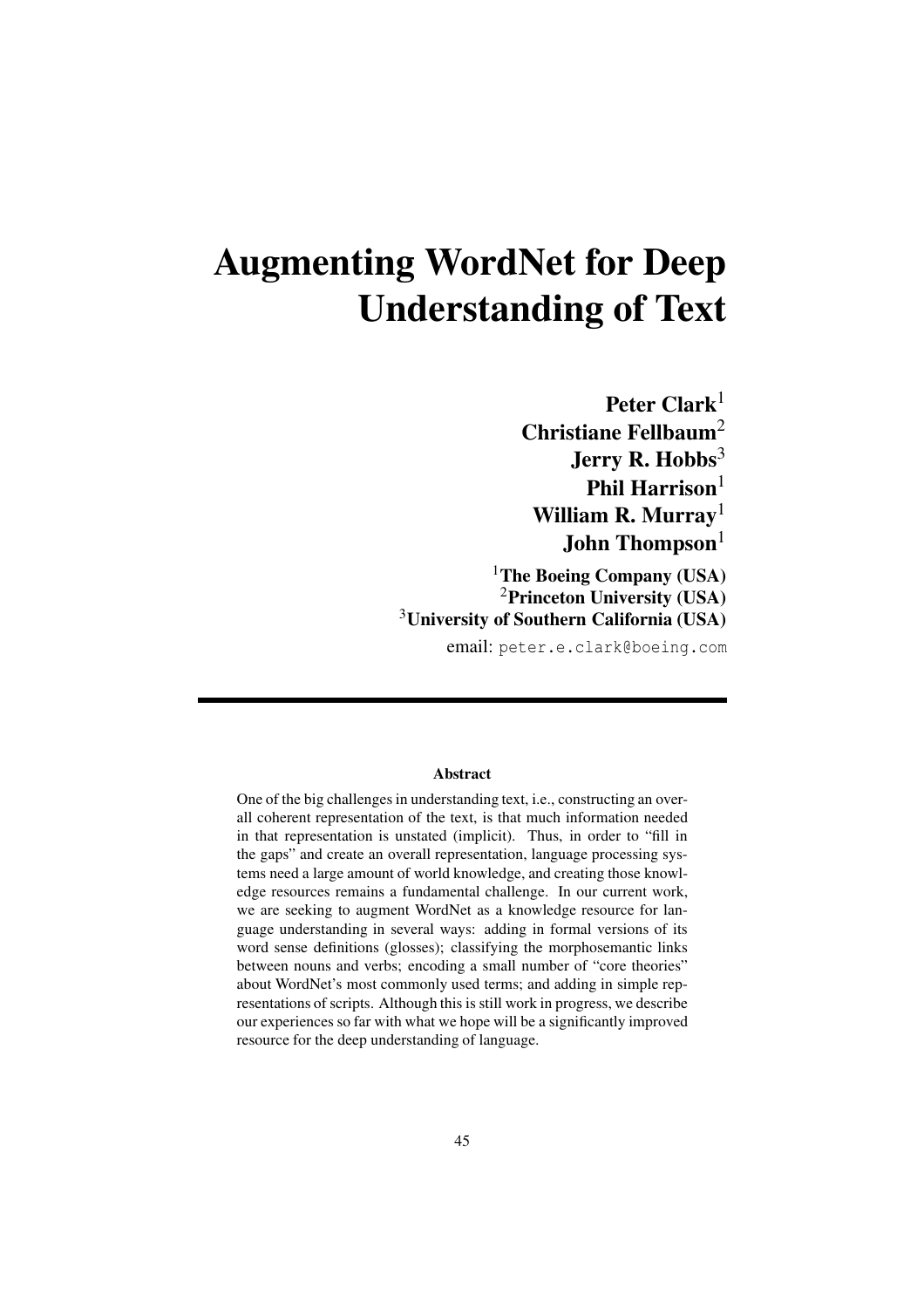#### 1 Introduction

Much information that text is intended to convey is not explicitly stated. Rather, the reader constructs a mental model of the scene described by the text, including many "obvious" features that were not explicitly mentioned. By one estimate, the ratio of explicit to implicit facts is 1:8 (Graesser, 1981), making the task of understanding text, i.e., constructing a coherent representation of the scene that the author intended to convey, very difficult, even given the generally reasonable quality of syntactic interpretation that today's systems produce. For example, given the sentence:

A soldier was killed in a gun battle.

a reader will infer that (probably):

The soldier was shot; The soldier died; There was a fight; etc.

even though none of these facts are explicitly stated. A person is able to draw these plausible conclusions because of the large amounts of world knowledge he/she has, and his/her ability to use them to construct an overall mental model of the scene being described.

A key requirement for this task is access to a large body of world knowledge. However, machines are currently poorly equipped in this regard. Although a few knowledge encoding projects are underway, e.g., Cyc (Lenat and Guha, 1989), developing such resources continues to be a major challenge, and any contribution to this task has significant potential benefit. WordNet (Miller, 1995; Fellbaum, 1998) presents an unique avenue for making inroads into this problem: It already has broad coverage, multiple lexicosemantic connections, and significant knowledge encoded (albeit informally) in its glosses. It can thus be viewed as on the way to becoming an extensively leveragable, "lightweight" knowledge base for reasoning. In fact, WordNet already plays a central role in many question-answering systems e.g., 21 of the 26 teams in the recent PASCAL RTE3 challenge used WordNet (Giampiccolo et al., 2007), and most other large-scale resources already include mappings to it and thus can leverage it easily. In our work we are developing several augmentations to WordNet to improve its utility further, and we report here on our experiences to date.

Although we are performing experiments with recognizing textual entailment (RTE) (determining whether a hypothesis sentence H follows from some text T), it is important to note that RTE is not our end-goal. Many existing RTE systems, e.g., (Adams et al., 2007; Chambers et al., 2007) largely work by statistically scoring the match between T and H, but this to an extent sidesteps "deep" language understanding, namely building a coherent, internal representation of the overall scenario the input text was intended to convey. RTE is one way of measuring success in this endeavor, but it is also possible to do moderately well in RTE without the system even attempting to "understand" the scenario the text is describing. It is yet to be seen whether very high performance in RTE can be obtained without some kind of deep language understanding of the entire scene that a text conveys.

We are testing our work with BLUE, Boeing's Language Understanding Engine, which we first describe. We then present the WordNet augmentations that we are developing, and our experience with these as well as with the DIRT paraphrase database.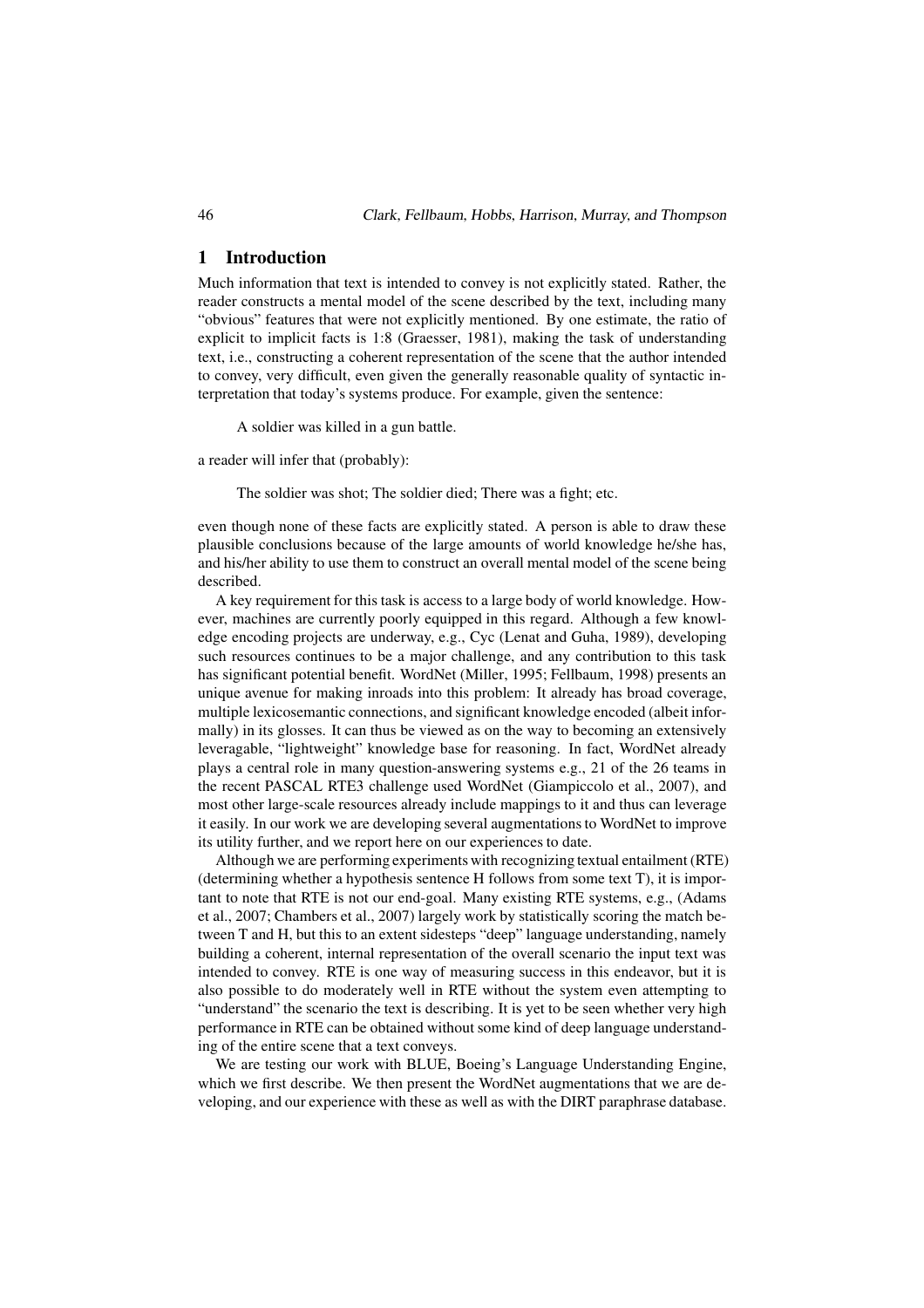The contribution of this paper is some preliminary insight into avenues and challenges for creating and leveraging more world knowledge, in the context of WordNet, for deeper language understanding.

## 2 Text Interpretation and Subsumption

#### 2.1 Text Interpretation

For text interpretation we are using BLUE, Boeing's Language Understanding Engine (Clark and Harrison, 2008), comprising a parser, logical form (LF) generator, and final logic generator. Parsing is performed using SAPIR, a mature, bottom-up, broad coverage chart parser (Harrison and Maxwell, 1986). The parser's cost function is biased by a database of manually and corpus-derived "tuples" (good parse fragments), as well as hand-coded preference rules. During parsing, the system also generates a logical form (LF), a semi-formal structure between a parse and full logic, loosely based on Schubert and Hwang (1993). The LF is a simplified and normalized tree structure with logic-type elements, generated by rules parallel to the grammar rules, that contains variables for noun phrases and additional expressions for other sentence constituents. Some disambiguation decisions are performed at this stage (e.g., structural, part of speech), while others are deferred (e.g., word senses, semantic roles), and there is no explicit quantifier scoping. A simple example of an LF is shown below (items starting with underscores \_âĂİ denote variables):

```
;;; LF for "A soldier was killed in a gun battle."
(DECL ((VAR _X1 "a" "soldier")
       (VAR _X2 "a" "battle" (NN "gun" "battle")))
       (S (PAST) NIL "kill" _X1 (PP "in" _X2)))
```
The LF is then used to generate ground logical assertions of the form  $r(x,y)$ , containing Skolem instances, by applying a set of syntactic rewrite rules recursively to it. Verbs are reified as individuals, Davidsonian-style. An example of the output is:

```
;;; logic for "A soldier was killed in a gun battle."
object(kill01,soldier01)
in(kill01,battle01)
modifier(battle01,gun01)
```
plus predicates associating each Skolem with its corresponding input word. At this stage of processing, the predicates are syntactic relations (subject(x,y), object(x,y), modifier(x,y), and all the prepositions, e.g.,  $\text{in}(x,y)$ ). Definite coreference is computed by a special module which uses the (logic for the) referring noun phrase as a query on the database of assertions. Another module performs special structural transformations, e.g., when a noun or verb should map to a predicate rather than an individual. Two additional modules perform (currently naive) word sense disambiguation (WSD) and semantic role labelling (SRL), described further in Clark and Harrison (2008). However, for our RTE experiments we have found it more effective to leave senses and roles underspecified, effectively considering all valid senses and roles (for the given lexical features) during reasoning until instantiated by the rules that apply.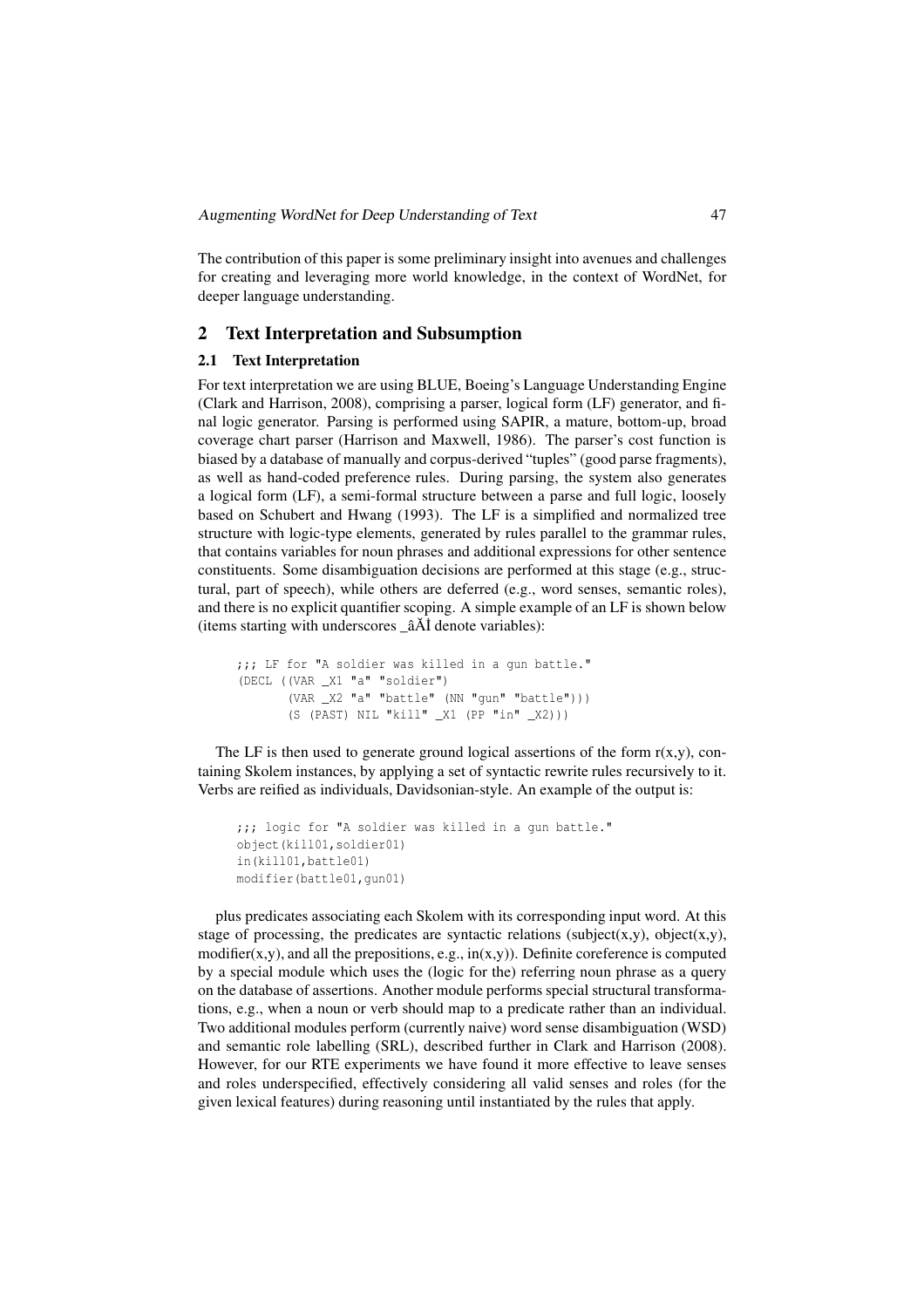48 Clark, Fellbaum, Hobbs, Harrison, Murray, and Thompson

#### 2.2 Subsumption

A basic operation for reasoning is determining if one set of clauses subsumes (is more general than, is thus implied by) another, e.g., (the logic for) "A person likes a person" subsumes "A man loves a woman". This basic operation is used both to determine if an axiom applies, and in RTE to determine if a text H subsumes (is implied by) a text T or its axiom-expanded elaboration. A set S1 of clauses subsumes another S2 if each clause in S1 subsumes some (different) member of S2. A clause C1 subsumes another C2 if both (for binary predicates) of C1's arguments subsume the corresponding arguments in C2, and C1 and C2's predicates "match". An argument A1 subsumes another A2 if some word sense for A1's associated word is equal or more general (a hypernym of) some word sense of A2's associated word (thus effectively considering all possible word senses for A1 and  $(A2)^1$ . We also consider adjectives related by WordNet's "similar" link, e.g., "clean" and "pristine", to be equal. Two syntactic predicates "match" (i.e., are considered to denote the same semantic relation) according to the following rules:

- 1. both are the same;
- 2. either is the predicate "of" or "modifier";
- 3. the predicates "subject" and "by" match (for passives);
- 4. the two predicates are in a small list of special cases thatshould match e.g., "on" and "onto".

These rules for matching syntactic roles are clearly an approximation to matching semantic roles, but have performed better in our experiments than attempting to explicitly assign (with error) semantic roles early on and then matching on those.

In addition, in language, ideas can be expressed using different parts of speech (POS) for the same basic notion, e.g., verb or noun as in "The bomb destroyed the shrine" or "The destruction of the shrine by the bomb" (Gurevich et al., 2006). To handle these cross-POS variants, when finding the word senses of a word (above) our system considers all POS, independent of its POS in the original text. Combined with the above predicate-matching rules, this is a simple and powerful way of aligning expressions using different POSs, e.g.:

- "The bomb destroyed the shrine" and "The destruction of the shrine by the bomb" (but not "The destruction of the bomb by the shrine") are recognized as equivalent.
- "A person attacks with a bomb" and "There is a bomb attack by a person" are recognized as equivalent.
- "There is a wrecked car", "The car was wrecked", and "The car is a wreck" (adjective, verb, and noun forms) are recognized as equivalent.

Although clearly these heuristics can go wrong, they provide a basic mechanism for assessing simple equivalence and subsumption between texts.

<sup>&</sup>lt;sup>1</sup>Clearly this can go wrong, e.g., if the contexts of T and H are different so repeated/matching words have incompatible intended senses, although such discontinuities are unusual in natural text.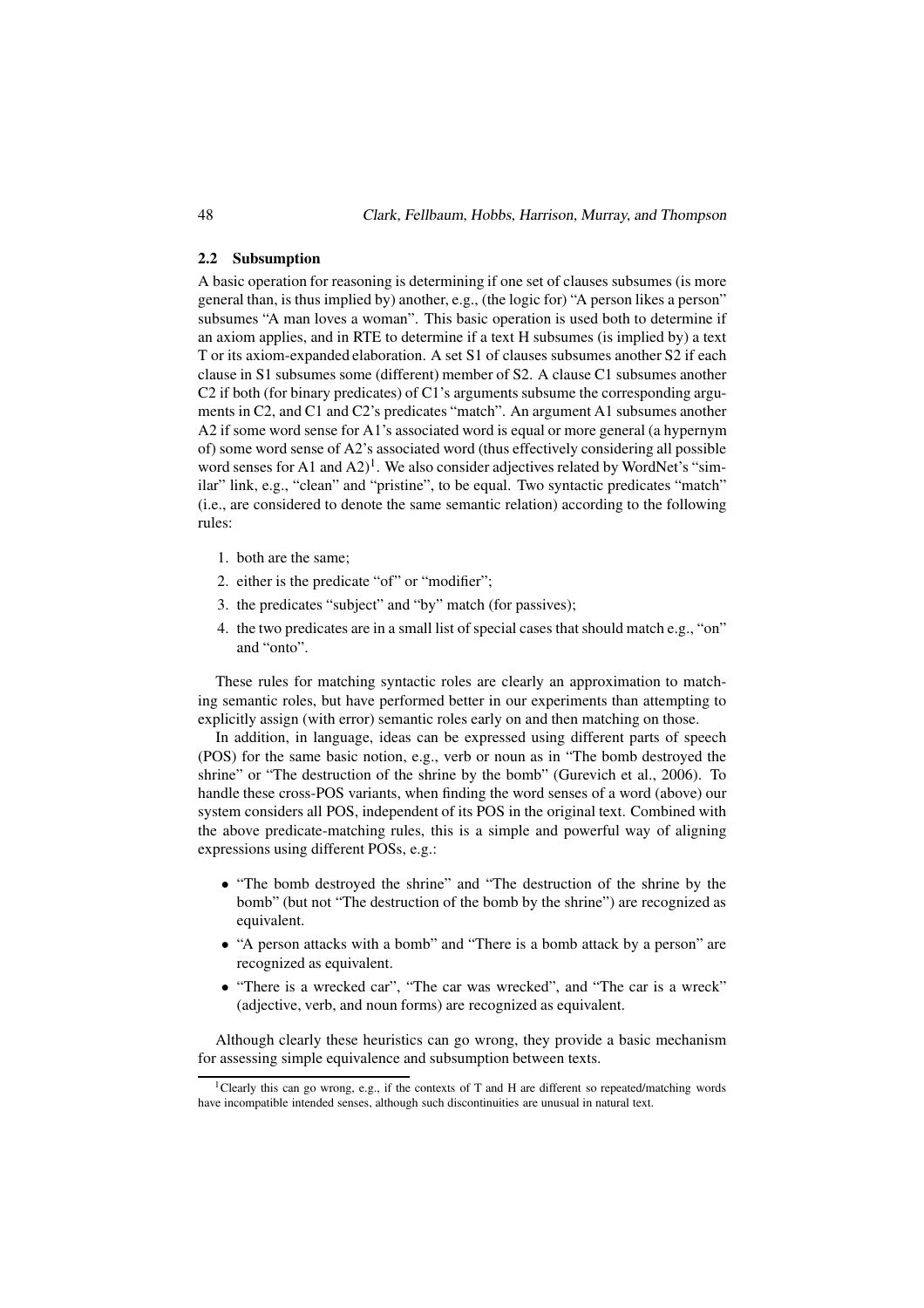#### 2.3 Experimental Test Bed

As an experimental test bed we have developed a publically available RTE-style test suite<sup>2</sup> of 250 pairs (125 entailed, 125 not entailed). As our goal is deeper semantic processing, the texts are syntactically simpler than the PASCAL RTE sets (at www. pascal-network.org) but semantically challenging to process. We use examples from this test suite (and others) in this paper.

#### 3 Exploiting Lexical & World Knowledge

# 3.1 Use of WordNet's Glosses

Translation to Logic WordNet's word sense definitions (glosses) appear to contain substantial amounts of world knowledge that could help with semantic interpretation of text, and we have been exploring leveraging these by translating them into firstorder logic. We have also experimented with Extended WordNet (XWN), a similar database constructed several years ago by Moldovan and Rus (2001).

To do the translation, a different language interpreter, developed by ISI, was used (for historic reasons — BLUE was not available at the time the translations were done, and has not been exercised or extended for definition processing). ISI's system works as follows: First each gloss is converted into a sentence of the form "word is gloss" and parsed using the Charniak parser. Then the parse tree is then converted into a logical syntax by a system called LFToolkit, developed by Nishit Rathod. In LFToolkit, lexical items are translated into logical fragments involving variables. Finally, as syntactic relations are recognized, variables in the constituents are identified as equal. For example, "John works" is translated into  $John(x1)$  & work(e,x2) & present(e), where e is a working event, and then a rule which recognizes "John" as the subject of "works" sets x1 and x2 equal to each other. Rules of this sort were developed for a large majority of English syntactic constructions. ISI's system was then used to translate the modified WordNet glosses into axioms. For example (rewritten from the original eventuality notation):

```
;;; "ambition#n2: A strong drive for success"
ambition(x1) \rightarrow a(x1) & strong(x1) & drive(x1) & for(x1,x6) & success(x6)
```
Predicates are assigned word senses using the new-ly released WordNet sensetagged gloss corpus<sup>3</sup>. This process was applied to all  $\approx 110,000$  glosses, but with particular focus on glosses for the 5,000 "core" (most frequently used) synsets. It resulted in good translations for 59.4% of the 5,000 core glosses, with lower quality for the entire gloss corpus. Where there was a failure, it was generally the result of a bad parse, with constructions for which no LFToolkit rules had been written. In these cases, the constituents are translated into logic, so that no information is lost; what is lost is the equalities between variables that provides the connections between the constituents. For instance, in the "John works" example, we would know that there was someone named John and that somebody works, but we would not know that they were the same person. Altogether 98.1% of the 5,000 core glosses were translated into correct axioms (59.4%) or axioms that had all the propositional content but were

<sup>2</sup>http://www.cs.utexas.edu/~pclark/bpi-test-suite/

<sup>3</sup>http://wordnet.princeton.edu/glosstag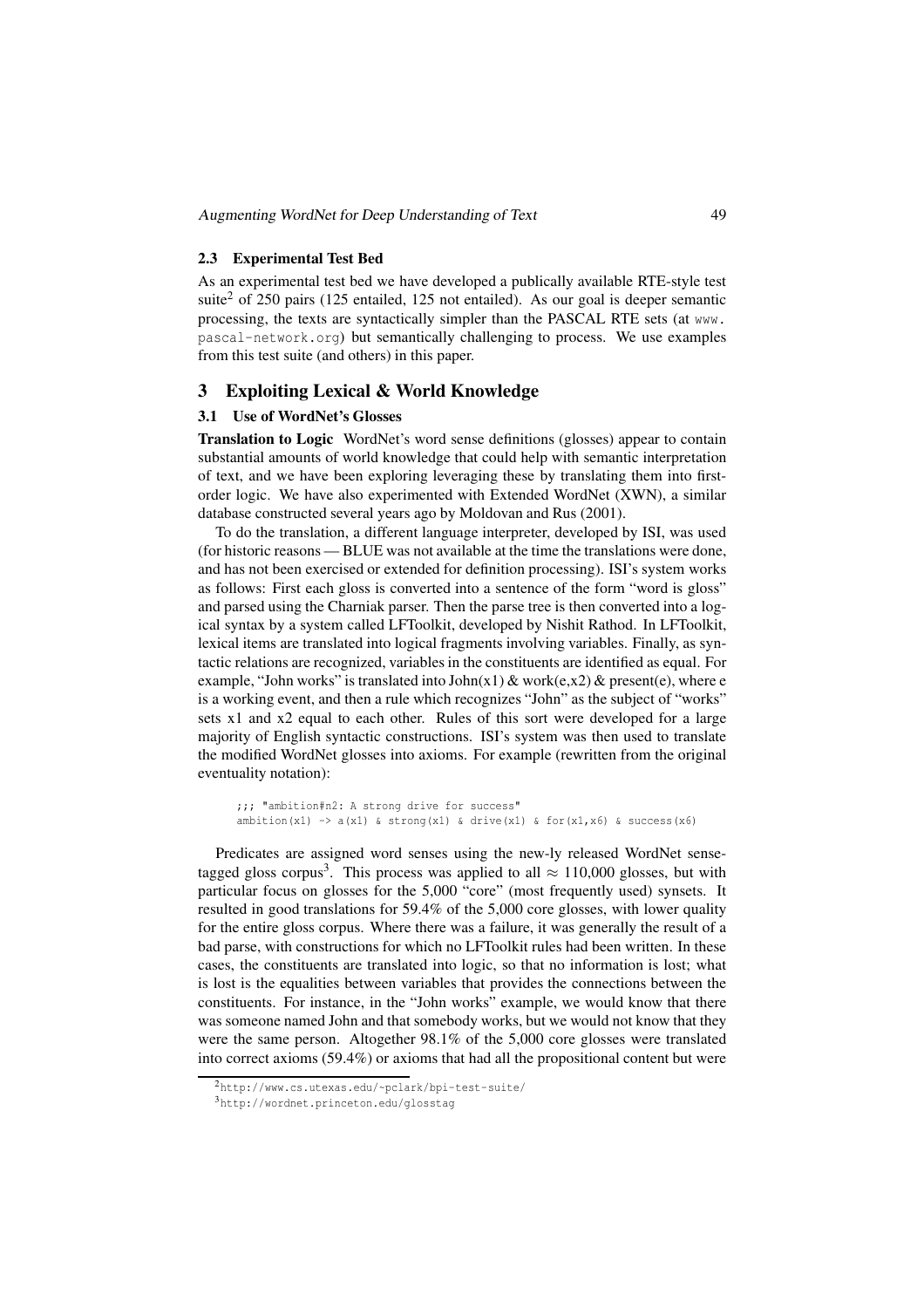disconnected in this way (38.7%). The remaining 1.9% of these glosses had bizarrely wrong parses due to noun-adjective ambiguities or to complex conjunction ambiguities.

Using the Glosses We have used a combination of these logicalized glosses and those from XWN to infer implicit information from text. Although the quality of the logic is generally poor (for a variety of reasons, in particular that the glosses were never intended for machine processing in the first place), our software was able to infer conclusions that help answer a few entailment problems, for example:

T: Britain puts curbs on immigrant labor from Bulgaria and Romania. H: Britain restricted workers from Bulgaria.

using the logic for the definition:

restrict#v1: "restrict", "restrain": place limits on.

plus WordNet's knowledge that: "put" and "place" are synonyms; "curb" and "limit" are synonyms; and a laborer is a worker. In our experiments, the glosses were used to answer 5 of the 250 entailment questions (4 correctly). More commonly, the glosses came "tantalizingly close" to providing the needed knowledge. For example, for:

T: A Union Pacific freight train hit five people. H: A locomotive was pulling the train.

it seems that the definition:

train#n1: "train", "railroad train": public transport provided by a line of railway cars coupled together and drawn by a locomotive.

is very close to providing the needed knowledge. However, unfortunately it defines a train as "public transport provided by cars pulled by a locomotive" rather than just "cars pulled by a locomotive" (the locomotive pulls the cars, not the train/publictransport), hence the hypothesis H is not concluded. Similarly:

T: The Philharmonic orchestra draws large crowds.

H: Large crowds were drawn to listen to the orchestra.

essentially requires knowledge that crowds (typically) listen to orchestras. WordNet's glosses come very close to providing this, with knowledge that:

orchestra = collection of musicians musician = someone who plays musical instrument music = sound produced by musical instruments listen = hear = perceive sound

However, the connection that the playing results in sound production is missing, and hence again H cannot be inferred. These experiences with the WordNet glosses were very common. In summary, our experience is the WordNet glosses provided some value, being used 5 times (4 correctly) on the 250 examples in our test suite,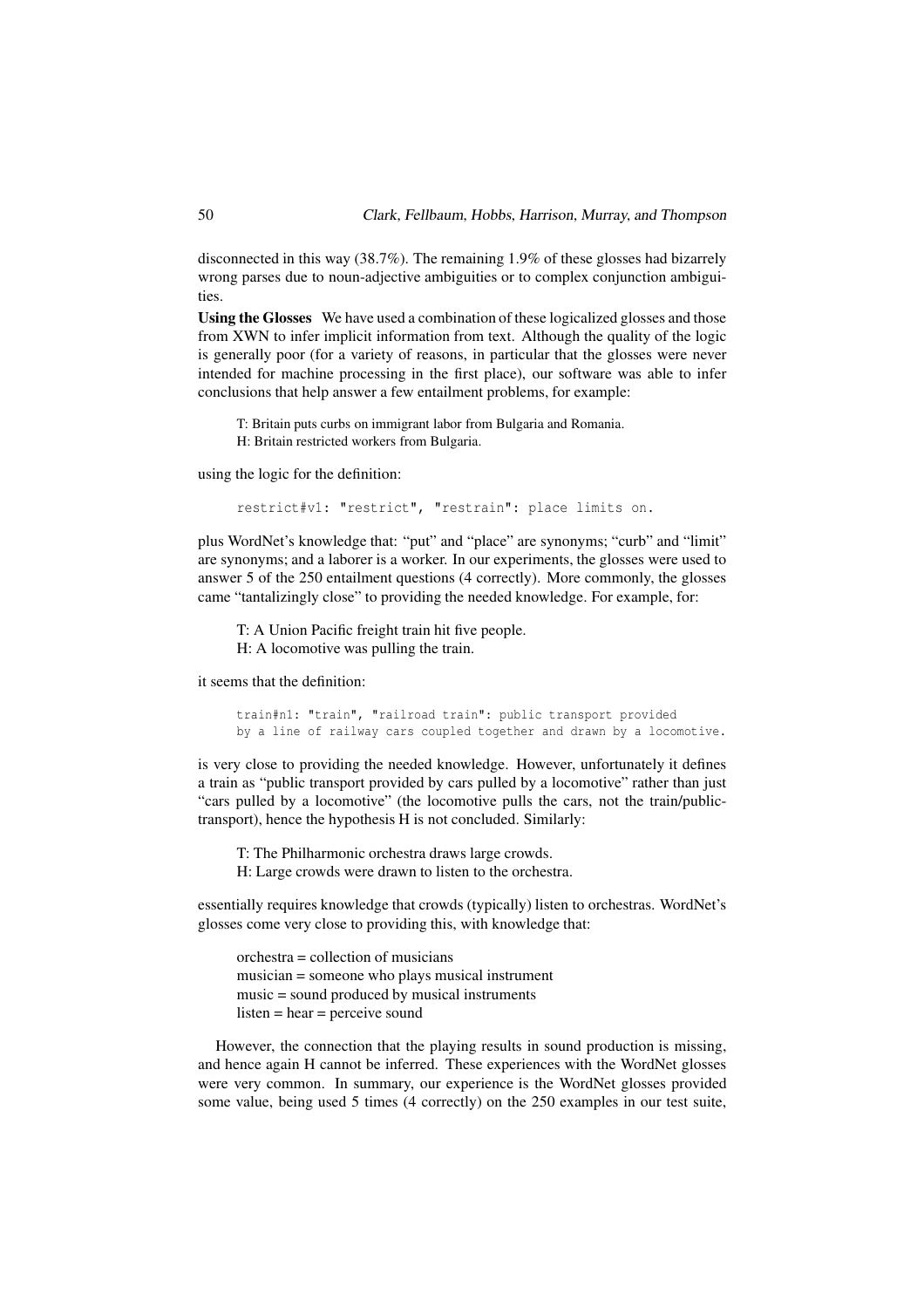with the short, simple definitions (e.g., bleed = lose blood) being the most reliable. The low quality of the logic was a problem (definitional text is notoriously difficult to interpret automatically (Ide and Veronis, 1993)), although often the knowledge came close. Finally, 110,000 rules (approx. one per gloss) is actually quite a small number; typically only 10's of rules fired per sentence, rarely containing the implications we were looking for.

# 3.2 Typed Morphosemantic Links

WordNet contains approximately 21,000 links connecting derivationally related verb and noun senses, e.g., employ#v2-employee#n1; employ#v2-employment#n3. These links turn out to be essential for mapping between verbal and nominalized expressions (e.g. using "destroy"-"destruction", as mentioned earlier). However, the current links do not state the semantic type of the relation (e.g., that employee#n1 is the UNDER-GOER of an employ#v2 event; employment#n3 is the employ#v2 EVENT itself), which limits WordNet's ability to help perform semantic role labeling. In addition, not being able to distinguish the semantics of the relationships can cause errors in reasoning, for example distinguishing between H1 and H2 in:

T: Detroit produces fast cars. H1: Detroit's product is fast. H2\*: Detroit's production is fast. [NOT entailed] T: The Zoopraxiscope was invented by Mulbridge. H1: Mulbridge was the inventor of the Zoopraxiscope.

H2<sup>\*</sup>: Mulbridge was the invention of the Zoopraxiscope. [NOT entailed]

To type these links, we have used a semi-automatic process: First, the computer makes a "guess" at the appropriate semantic relation based on the morphological relationship between the noun and the verb (e.g.,  $\tilde{a}$  AIJ-er $\tilde{a}$ AI<sup> $\tilde{A}$ </sup> nouns usually refer to the agent), and the location of the two synsets in WordNet's taxonomy. Second, a human validates and corrects these, a considerably faster progress than entering them from scratch. 9 primary semantic relations (as well as 5 rarer ones) were used, namely:

agent (e.g., employ#v2-employer#n1) undergoer/patient (e.g., employ#v2-employee#n1) instrument (e.g., shred#v1-shredder#n1) recipient (e.g., grant#v2-grantee#n1) result (e.g., produce#v2-product#n2) body-part (e.g., adduct#v1-adductor#n1) vehicle (e.g., cruise#v4-cruiser#n3) location (e.g., bank#v3-bank#n4) identity/equality (eg employ#v2-employment#n1)

The resulting database of 21,000 typed links was recently completed, constituting a major new addition to WordNet in support of deep language processing. One of the surprising side results of this effort was discovering how often the normal morphological defaults (e.g., "-er" nouns refer to agents) are violated, described in more detail in Fellbaum et al. (2007). We are now in the process of incorporating the database into our software.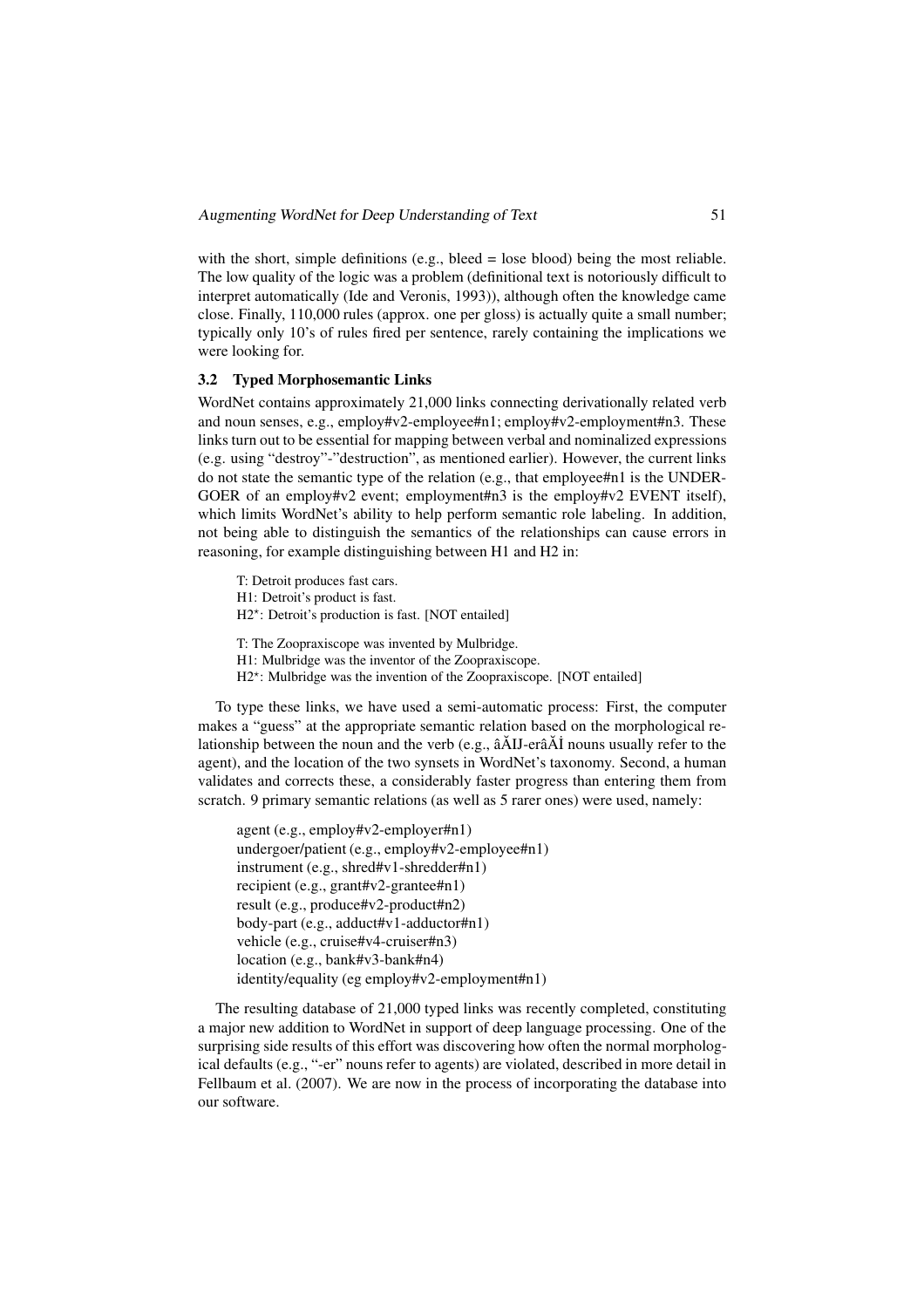52 Clark, Fellbaum, Hobbs, Harrison, Murray, and Thompson

#### 3.3 Core Theories

While WordNet's glosses and links contain world knowledge about specific entities and relations, there is also more fundamental knowledge about language and the world  $-e.g.,$  about space, time, and causality — which is essential for understanding many types of text, yet is unlikely to be expressed in dictionary definitions or automatically learnable. To address this need, we are also encoding by hand a number of theories to support deeper reasoning (in the style of lexical decomposition). We have axiomatized a number of abstract core theories that underlie the way we talk about events and event structure (Hobbs, 2008). Among these are theories of composite entities (things made of other things), scalar notions (of which space, time, and number are specializations), change of state, and causality. For example, in the theory of change of state, the predication change(e1,e2) says there is a change of state from state e1 to state e2. The predication changeFrom(e1) says there is a change out of state e1. The predication changeTo(e2) says there is a change into state e2. An inference from changeFrom(e1) is that e1 no longer holds. An inference from change  $To(e2)$  is that e2 now does hold. In the theory of causality (Hobbs, 2005), the predication cause(e1,e2), for e1 causes e2, is explicated. One associated inference is that if the causing happens, then the effect e2 happens. A defeasible inference is that not-cause-not often is the same as cause:

 $not(cause(x,not(e))) \leftrightarrow cause(x,e)$ 

In the rightward direction this is of course sometimes wrong, but if we go to the trouble of saying that the negation of something was not caused, then very often it is a legitimate conclusion that the causing did happen.

We are connecting these theories with WordNet by mapping the core  $(5,000 \text{ most})$ common) WordNet synsets to the theory predicates. For example, the core part of WordNet contains 450 word senses having to do with events and event structure, and we are in the process of encoding their meanings in terms of core theory predicates. For example, if x lets e happen (WordNet sense let#v1), then x does not cause e not to happen:

 $let\#v1(x,e) \leftrightarrow not(cause(x,not(e)))$ 

One sense of "go" is "changeTo", as in "I go crazy"

 $g \circ f \circ f(x,e) \leftrightarrow changeTo(e)$ 

(The entity x is the subject of the eventuality e.) If x frees y (the verb sense of "free"), then x causes a change to y being free (in the adjective sense of "free"):

 $free\#v1(x,y) \leftrightarrow cause(x, changeTo(free\#a1(y)))$ 

Given these mappings and the core theories themselves, this is enough to answer the entailment pair:

T: The captors freed the hostage.

H: The captors let the hostage go free.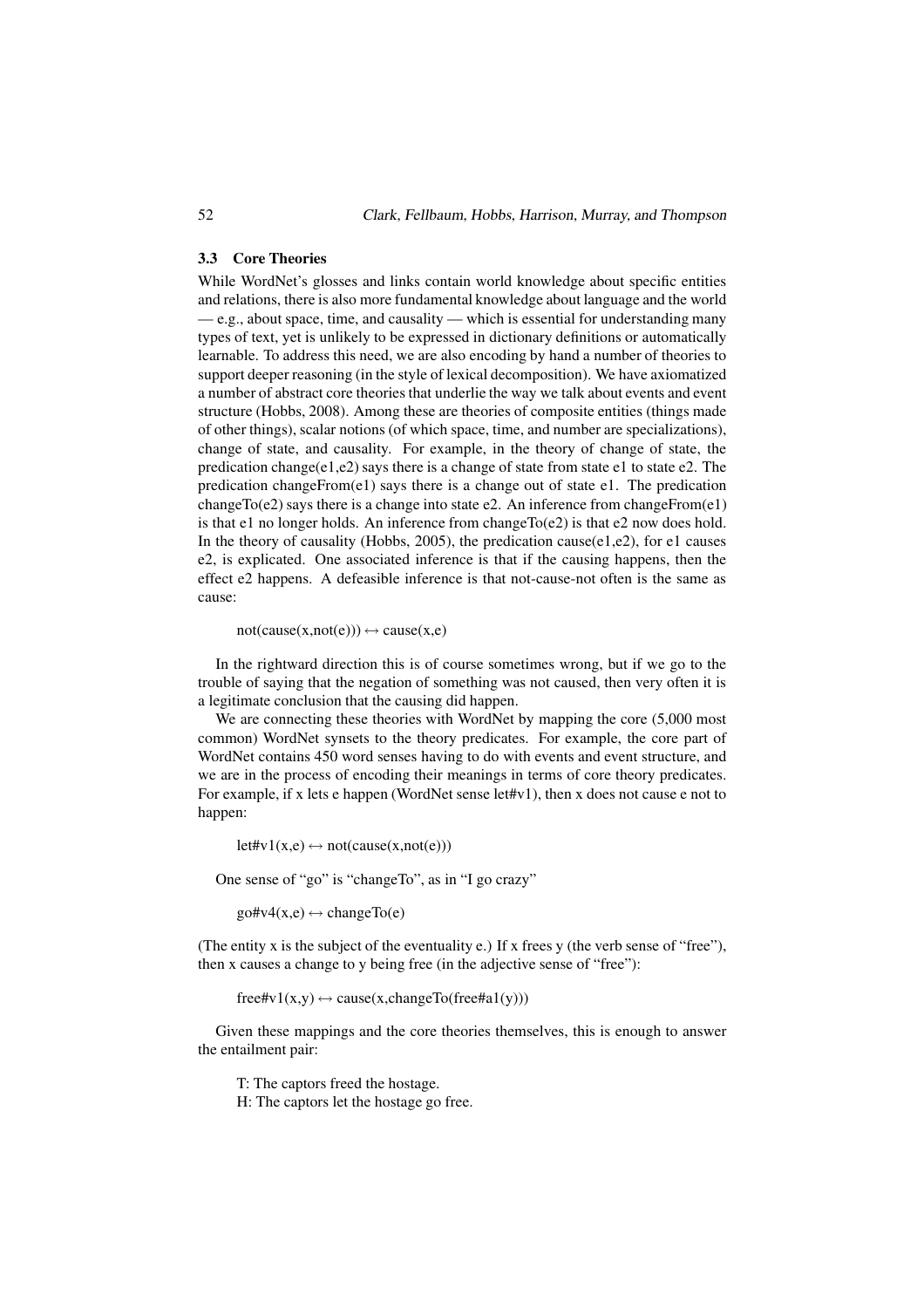via successive application of the above axioms:

(part of) H interpretation  $\rightarrow$  let(x,go(y,free(y)))  $\leftrightarrow$  not(cause(x,not(changeTo(free#a1(y)))))  $\leftrightarrow$  cause(x,changeTo(free#a1(y)))  $\leftrightarrow$  free#v1(x,y)

We are still in the early stages of developing this resource and have not yet evaluated it, but we have already seen a number of examples of its potential utility in the text inference problem such as above.

#### 3.4 Scripts

Simple inference rules, such as in the above resources, provide a direct means of drawing conclusions from a few words in the input text. However, they are largely context-independent, i.e., not sensitive to the bigger picture which the surrounding text provides. Consider the following example:

T: A dawn bomb attack devastated a major shrine.

H: The bomb exploded.

In this case, it is hard to express the required knowledge (to conclude H follows from T) as simple rules (e.g., the rules "bomb  $\hat{a}$ ES bomb explode" or "bomb attack  $\rightarrow$  bomb explode" are not adequate, as we do not want H to follow from "The police" destroyed the bomb." or "The bomb attack was thwarted"). Rather, when a person reads T, he/she recognizes a complete scenario from multiple bits of evidence (possibly in multiple sentences), and integrates what is read with that scenario. This kind of top-down, expectation-driven process seems essential for creating an overall, coherent representation of text.

Although scripts are an old idea (e.g., (Schank and Abelson, 1977)) there are reasons their use may be more feasible today. First, rapid advances in paraphrasing suggests that the matching problem — deciding if some text is expressing part of of a script — may be substantially eased. (Script work in the '70s required stories to be worded in exactly the right way to fire a script). Second, two new approches for amassing knowledge are available today that were not available previously, namely automated learning from corpora, and use of Web volunteers (e.g., (Chklovski, 2005)), and may be applicable to script acquisition (Script work in the '70s typically worked with tiny databases of scripts). Finally, techniques for language processing have substantially improved, making core tasks (e.g., parsing) less problematic, and opening the possibility to easy authoring of scripts in English, followed by machine interpretation. FrameNet (Baker et al., 1998) already provides a few small scripts, but does not currently encode the complex scenarios that we would like; a vastly expanded resource would be highly useful.

We are in the early stages of exploring this avenue, encoding scripts as a list of simple English sentences, which are then automatically translated to WordNet-sense tagged logic using our software. For example, a "bombing" script looks:

A building is bombed by an attacker.

The attacker plants the bomb in the building.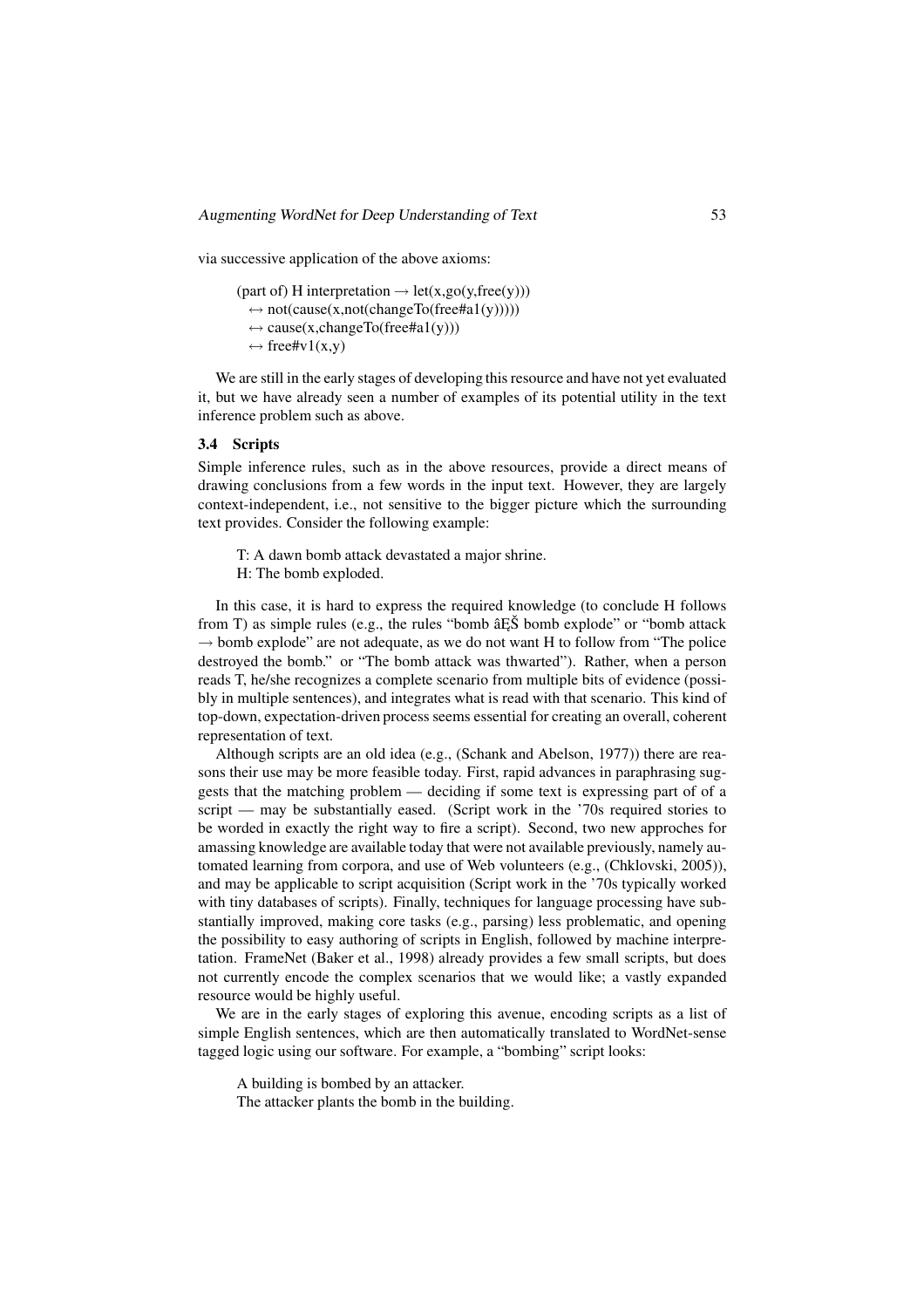The bomb explodes.

The explosion damages or destroys the building.

The explosion injures or kills people in the building.

In addition, some of these sentences are flagged as "salient". If any salient sentence matches (subsumes) part of the text, then the script is triggered. When triggered, a standard graph-matching algorithm searches for the maximal overlap between the clauses in the (interpreted) script and the clauses in the text, and then the script is unified with the text according to that maximal overlap, thus asserting the additional facts contained in the script to the text under consideration. In the example earlier, the script is triggered by, and matched with, the text, thus aligning "building" with "shrine", and asserting additional facts including (the logic representation of) "The bomb explodes" and "The bomb was planted in the building.".

#### 3.5 Using DIRT Paraphrases

Like others, we have also explored the use of the DIRT paraphrase database for reasoning, and we report our experiences here for comparison. The database contains 12 million rules, discovered automatically from text, of form  $(X \text{ relation } 1 \ Y) \rightarrow (X \text{)}$ relation2 Y), where relation is a path in the dependency tree/parse between constitutents X and Y. Although they are noisy (informally, about 50% seem reliable), they provided some leverage for us also, for example correctly answering:

T: William Doyle works for an auction house in Manhattan.

H ⋆ : William Doyle never goes to Manhattan. [NOT entailed]

using the DIRT rule "IF Y works in X THEN Y goes to X" combined with negation, and

T: The president visited Iraq in September.

H: The president traveled to Iraq.

using the (slightly strange but plausible) DIRT rule "IF Y is visited by X THEN X flocks to Y" and that  $\tilde{a}$ AIJflock $\tilde{a}$ A $\tilde{A}$  is a type (hyponym) of  $\tilde{a}$ AIJtravel $\tilde{a}$ AI. In our experiments, DIRT rules were used 47 times (27 correctly) on our 250 example test suite. The main cause of incorrect answers was questionable/incorrect rules in the database, e.g.:

T: The US troops stayed in Iraq. H<sup>\*</sup>: The US troops left Iraq. [NOT entailed]

was found to be entailed using the DIRT rule "IF Y stays in X THEN Y leaves X". In addition, DIRT does not distinguish word senses (e.g., according to DIRT, shooting a person/basket implies killing the person/basket and scoring a person/basket), also contributing errors.

Despite this, the DIRT rules were useful because they go beyond just the definitional knowledge in WordNet. For example, according to DIRT "X marries Y" implies, among other things: Y marries X; X lives with Y; X kisses Y; X has a child with  $Y$ ; X loves  $Y$  — all examples of plausible world knowledge. The main limitations we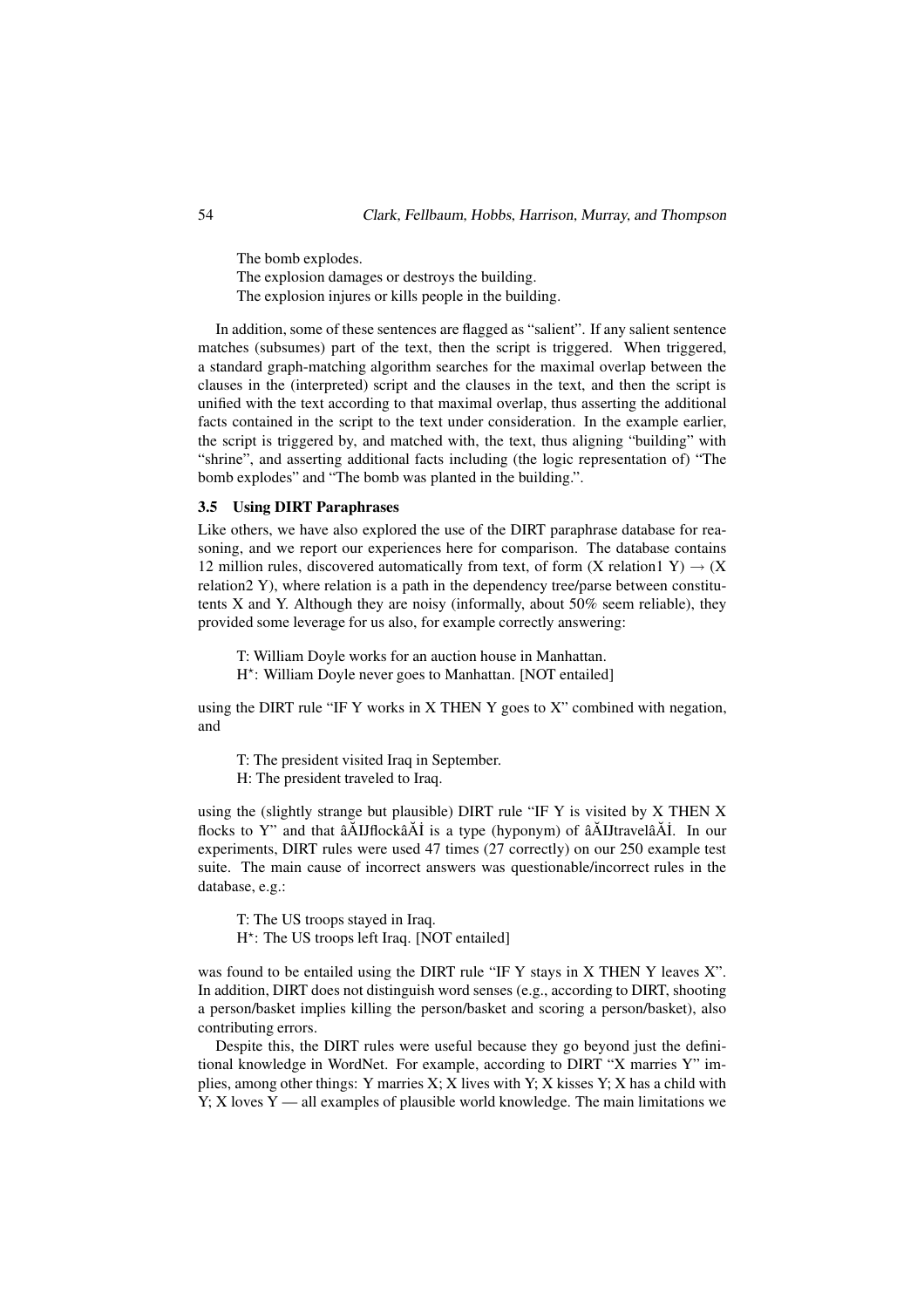found were they were noisy, did not account for word senses, and only cover one rule pattern (X r1 Y  $\rightarrow$  X r2 Y). So, for example, a rule like "X buys Y  $\rightarrow$  X pays Money" is outside the expressive scope of DIRT.

# 4 Preliminary Evaluation

Although this is work in progress, we have evaluated some of these augmentations using our test suite. As our ultimate goal is deeper understanding of text, we have deliberately eschewed using statistical similarity measures between T and H, and instead used abductive reasoning to create an axiom-elaborated representation of T, and then seen if it is subsumed by H. Although not using statistical similarity clearly hurts our score, in particular assuming "no entailment" when the elaborated representation of T is not subsumed by H, we believe this keeps us appropriately focused on our longerterm goal of deeper understanding of text. The results on our 250 pairs currently are:

| H or $\neg$ H predicted by:        | <b>Corrrect</b> | <b>Incorrect</b> |
|------------------------------------|-----------------|------------------|
| Simple syntax manipulation         |                 |                  |
| WordNet taxonomy + morphosemantics | 14              |                  |
| WordNet logicalized glosses        |                 |                  |
| DIRT paraphrase rules              | 27              |                  |
| $H$ or $\neg H$ not predicted:     | <b>Corrrect</b> | <b>Incorrect</b> |
| (assumed not entailed)             |                 |                  |

Thus our overall score on this test suite is 61.2%. We have also run our software on the PASCAL RTE3 dataset (Giampiccolo et al., 2007), scoring 55.7% (excluding cases where no initial logical representation could be constructed due to parse/LF generation failures). In some cases, other known limitations of WordNet (eg. hypernym errors, fine-grained senses) also caused errors in our tests (outside the scope of this paper). However, the most significant problem, at least for these tests, was lack of world knowledge.

# 5 Conclusion

A big challenge for deep understanding of text — constructing a coherent representation of the scene it is intended to convey — is the need for large amounts of world knowledge. We have described our work-in-progress to augment WordNet in various ways so it can better provide some of this knowledge, and described some initial experiences with those augmentations, as well as with the DIRT database. Existing WordNet already provides extensive leverage for language processing, as evidenced by the large number of groups using it. The contribution of this paper is some preliminary insight into avenues and challenges for further developing this resource. Although somewhat anecdotal at this stage, our experience suggests the augmentations have promise for further improving deep language processing, and we hope will result in a significantly improved resource.

Acknowledgements This work was performed under the DTO AQUAINT program, contract N61339-06-C-0160.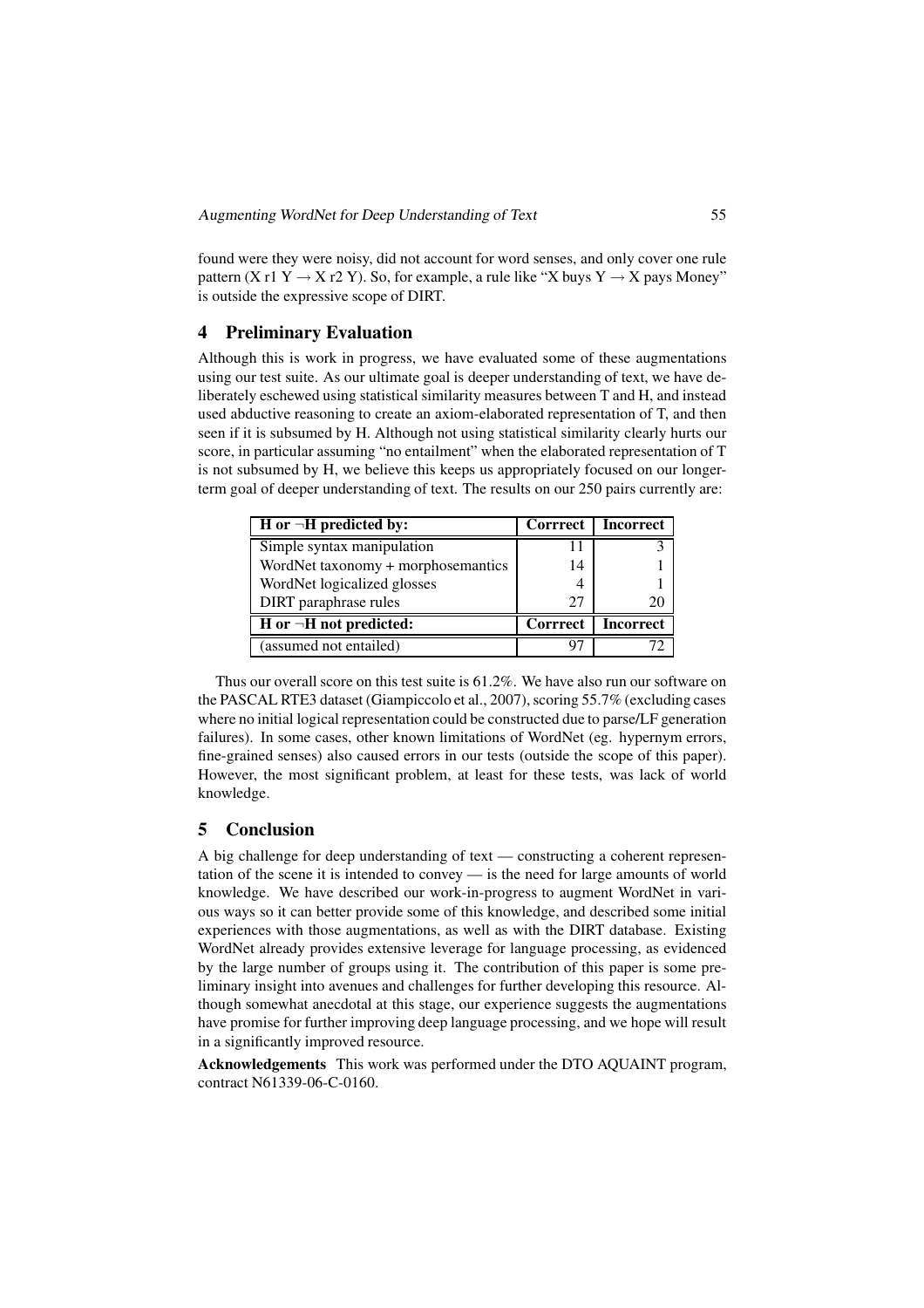#### References

- Adams, R., G. Nicolae, C. Nicolae, and S. Harabagiu (2007). Textual entailment through extended lexical overlap and lexico-semantic matching. In *Proc. ACL-PASCAL Workshop on Textual and Entailment and Paraphrasing*, pp. 119–124.
- Baker, C. F., C. J. Fillmore, and J. B. Lowe (1998). The Berkeley FrameNet project. In C. Boitet and P. Whitelock (Eds.), *Proc 36th ACL Conf.*, CA, pp. 86–90. Kaufmann.
- Chambers, N., D. Cer, T. Grenager, D. Hall, C. K. MacCartney, M.-C. de Marneffe, D. R. Yeh, and C. D. Manning (2007). Learning alignments and leveraging natural logic. In *Proc. ACL-PASCAL Workshop on Textual and Entailment and Paraphrasing*, pp. 165–170.
- Chklovski, T. (2005). Collecting paraphrase corpora from volunteer contributors. In *Proc 3rd Int Conf on Knowledge Capture (KCap'05)*, NY, pp. 115–120. ACM.
- Clark, P. and P. Harrison (2008, September). Boeing's NLP System and the Challenges of Semantic Representation. In J. Bos and R. Delmonte (Eds.), *Semantics in Text Processing. STEP 2008 Conference Proceedings*, Venice, Italy.
- Fellbaum, C. (1998). *WordNet: An Electronic Lexical Database*. Cambridge, MA: MIT Press.
- Fellbaum, C., A. Osherson, and P. Clark (2007). Putting semantics into wordnet's morphosemantic links. In *Proc. 3rd Language and Technology Conference*, Poznan, Poland.
- Giampiccolo, D., B. Magnini, I. Dagan, and B. Dolan (2007). Textual entailment through extended lexical overlap and lexico-semantic matching. In *Proc. ACL-PASCAL Workshop on Textual and Entailment and Paraphrasing*, pp. 1–9.
- Graesser, A. C. (1981). *Prose Comprehension Beyond the Word*. NY: Springer.
- Gurevich, O., R. Crouch, T. King, and V. de Paiva (2006). Deverbal nouns in knowledge representation. In *Proc. FLAIRS'06*.
- Harrison, P. and M. Maxwell (1986). A new implementation of GPSG. In *Proc. 6th Canadian Conf on AI (CSCSI-86)*, pp. 78–83.
- Hobbs, J. (2005). Toward a useful notion of causality for lexical semantics. *Journal of Semantics 22*, 181–209.
- Hobbs, J. (2008). Encoding commonsense knowledge. Technical report, USC/ISI. http://www.isi.edu/∼hobbs/csk.html.
- Ide, N. and J. Veronis (1993). Extracting knowledge-bases from machine-readable dictionaries: Have we wasted our time? In *Proc KB&KB'93 Workshop*, pp. 257– 266.